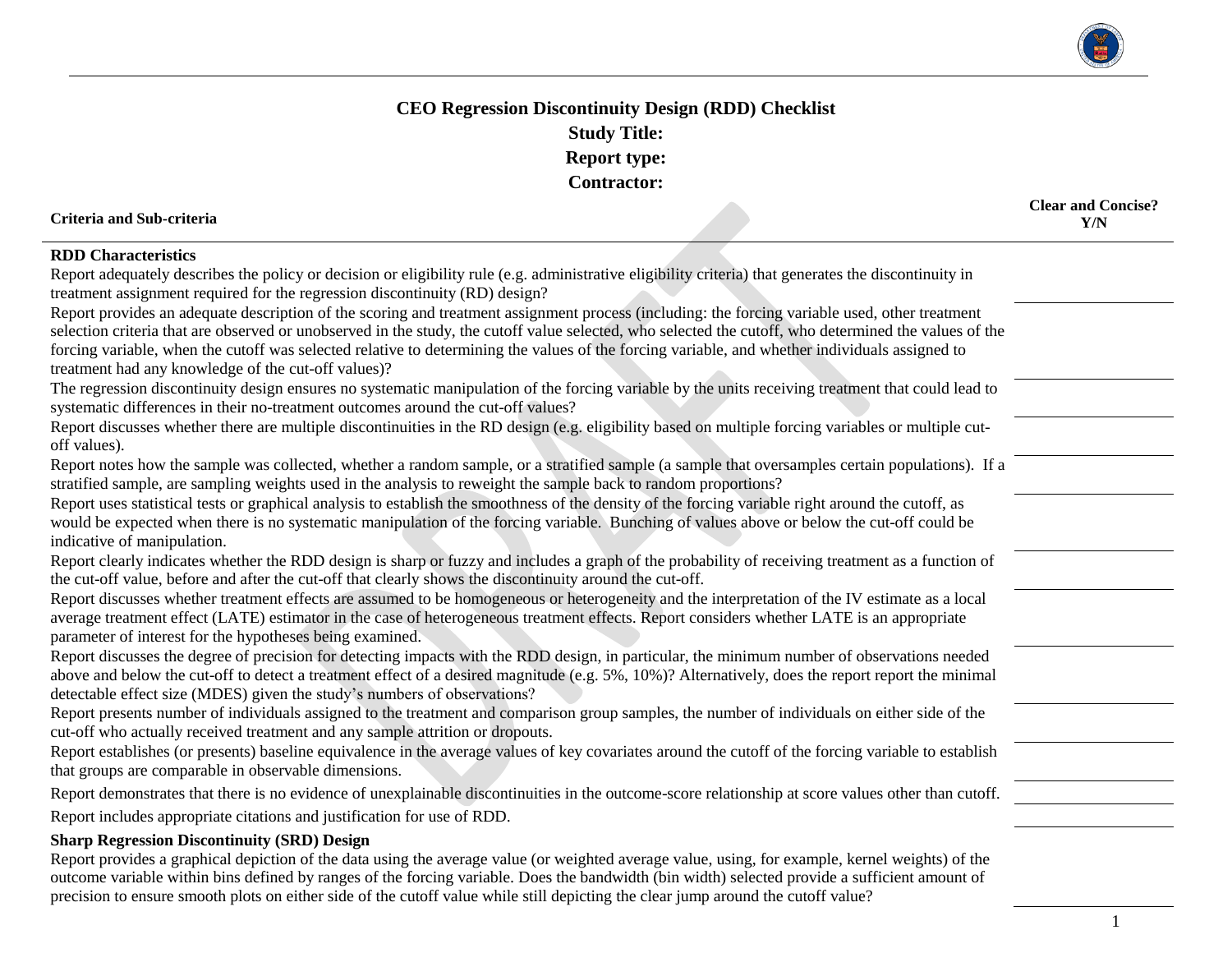

| Criteria and Sub-criteria                                                                                                                                                                                                                                                                                                   | <b>Clear and Concise?</b><br>Y/N |
|-----------------------------------------------------------------------------------------------------------------------------------------------------------------------------------------------------------------------------------------------------------------------------------------------------------------------------|----------------------------------|
| Report estimates and presents local linear regression results (regressions using only data in bins above and below cut-off values and for<br>comparison purposes using all the data) for the outcome variables with and without controlling for covariates on both sides of the cutoff point.                               |                                  |
| Report computes robust standard errors for each regression.                                                                                                                                                                                                                                                                 |                                  |
| Report presents and justifies the procedure by which the optimal bandwidth (bin width) was selected. (e.g. cross-validation)                                                                                                                                                                                                |                                  |
| Report looks at possible jumps in the value of other covariates at the cutoff point that could be evidence of manipulation.                                                                                                                                                                                                 |                                  |
| Report tests for possible discontinuities in the conditional density of the forcing variable.                                                                                                                                                                                                                               |                                  |
| Report looks at whether the average outcome is discontinuous at other values of the forcing variable.                                                                                                                                                                                                                       |                                  |
| Report shows or discusses the sensitivity of the results to varying the bandwidth.                                                                                                                                                                                                                                          |                                  |
| <b>Fuzzy Regression Discontinuity (SRD) Design (additional recommendations)</b><br>Report provides some insight as to the source of fuzziness – that is, why some individuals eligible for treatment or assigned to treatment did not<br>receive it, or vice versa.                                                         |                                  |
| Report provides a summary of the number of individuals who received treatment and fall on the wrong-side of the cutoff (and vice versa).<br>Report provides a graphical depiction of the data using the average value of the outcome variable over a set of bins as well as the probability of<br>receiving treatment.      |                                  |
| Report estimates the treatment using local two-stage least squares (regressions using only data in bins above and below the cut-off value and, for<br>comparison purposes, using all the data), with and without controlling for covariates and providing some justification for the selection of<br>particular covariates. |                                  |
| Report estimates two-stage least squares robust standard errors.                                                                                                                                                                                                                                                            |                                  |
| Report computes the ratio in the estimate of the jump (at the cutoff point) in the outcome variable over the jump in the treatment variable.                                                                                                                                                                                |                                  |
| Report presents and justifies the procedure by which the optimal bandwidth was selected.                                                                                                                                                                                                                                    |                                  |
| <b>Results</b>                                                                                                                                                                                                                                                                                                              |                                  |
| Are the goals of the study clear in terms of hypotheses being tested clear? Is the intended use of the estimated treatment effect results clear?                                                                                                                                                                            |                                  |
| Are results from the estimations appropriately presented and discussed?                                                                                                                                                                                                                                                     |                                  |
| Are the results presented in an objective manner, including evidence found that may not be supportive of hypotheses being examined?                                                                                                                                                                                         |                                  |
| Are the results compared to any other results from similar studies reported in the literature?                                                                                                                                                                                                                              |                                  |
| Is there justification given for focusing on a particular subset of the results?                                                                                                                                                                                                                                            |                                  |
| Does the report include the sample sizes, means and standard deviations for key background characteristics and for baseline measures of the key<br>outcomes for the analysis sample? Are the results presented separately for the treatment/control groups, overall and for the bins around the cut-off<br>values?          |                                  |
| Was multiple hypothesis testing conducted? How many outcomes were there?                                                                                                                                                                                                                                                    |                                  |
| If multiple hypothesis testing is conducted, does the report adjust the statistical critical value?                                                                                                                                                                                                                         |                                  |
| Is attrition appropriately considered and addressed in the study?                                                                                                                                                                                                                                                           |                                  |
| Is potential measurement error in any of the key variables discussed and are any remedies considered?                                                                                                                                                                                                                       |                                  |
| Is it clear how treatment is defined, that is, whether treatment is defined as being exposed to some intervention of whether it is defined as<br>completing some course of treatment?                                                                                                                                       |                                  |